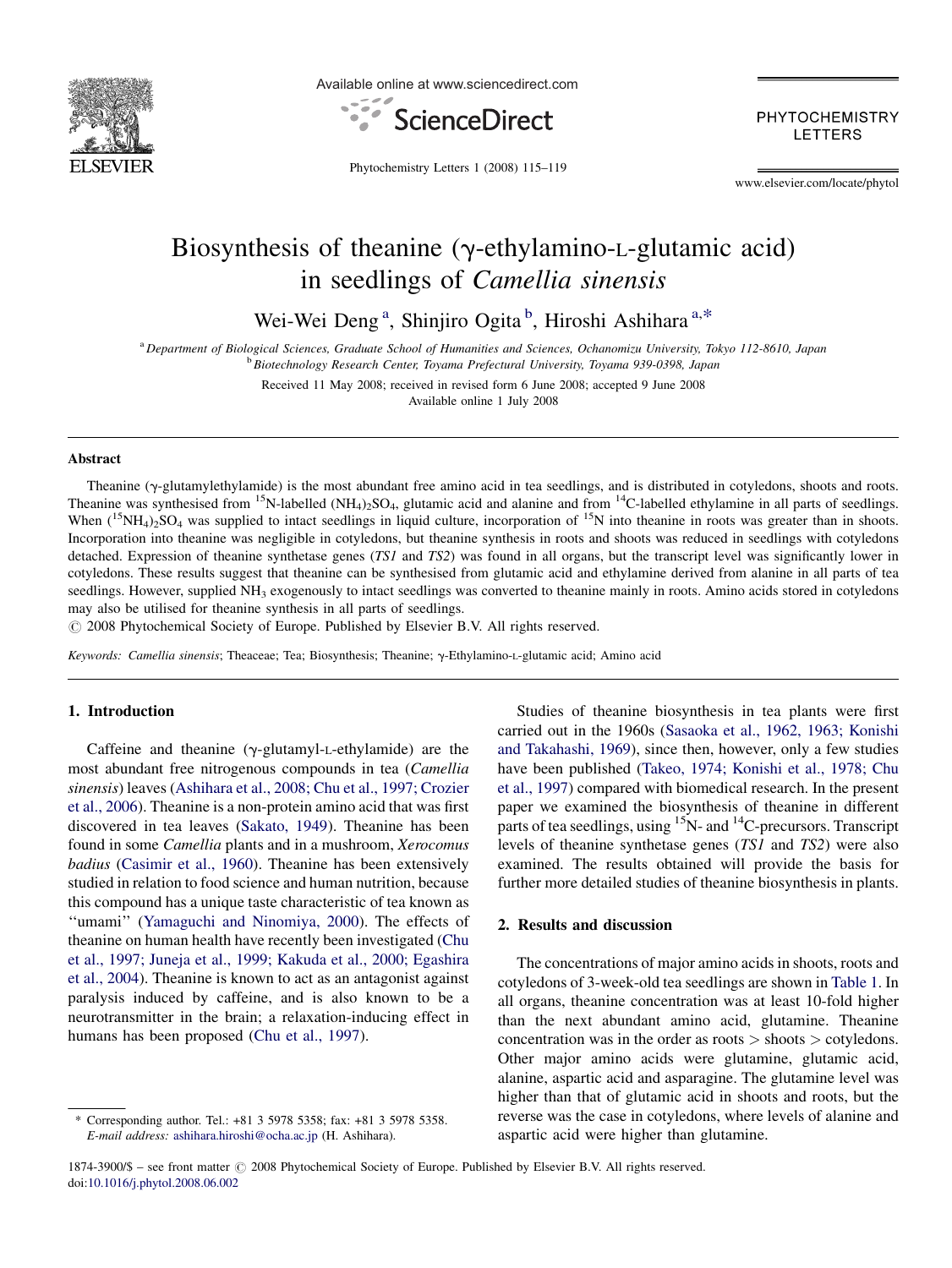<span id="page-1-0"></span>

| Table 1                                                                                                                           |  |
|-----------------------------------------------------------------------------------------------------------------------------------|--|
| Concentration of major amino acids ( $\mu$ mol $g^{-1}$ fresh weight) in shoots, roots and cotyledons of 3-week-old tea seedlings |  |

| Organ     | Glutamine     | Asparagine     | Glutamic acid | Aspartic acid | Theanine       | Alanine       |
|-----------|---------------|----------------|---------------|---------------|----------------|---------------|
| Shoot     | $5.2 \pm 1.9$ | $0.28 + 0.05$  | $2.5 + 0.6$   | $1.8 \pm 0.2$ | $63.9 + 4.6$   | $.1\pm0.1$    |
| Root      | $5.1 \pm 0.5$ | $0.42 + 0.24$  | $3.6 + 0.7$   | $1.9\pm0.1$   | $108.9 + 11.2$ | $4.5 \pm 0.7$ |
| Cotyledon | $3.7 \pm 1.0$ | $1.5 \pm 0.82$ | $7.2 \pm 1.0$ | $4.4 + 0.2$   | $23.1 \pm 6.3$ | $8.4 \pm 2.6$ |

Fresh weights of the shoot, root and pair of cotyledons were  $24.9 \pm 4.5$ ,  $135.5 \pm 3.3$  and  $1288 \pm 227$  mg, respectively.

Theanine is synthesised from glutamic acid and ethylamine by theanine synthetase (EC 6.3.1.6) ([Sasaoka et al., 1965\)](#page-4-0). Ethylamine appears to be produced from alanine in tea plants by alanine decarboxylase [\(Takeo, 1974\)](#page-4-0). The nitrogen in these



Fig. 1. Incorporation of <sup>15</sup>N from  $[15N]$ alanine,  $[15N]$ glutamic acid and  $[$ <sup>15</sup>N]ammonium sulphate into theanine in segments of shoots (A), roots (B) and cotyledons (C) from 3-week-old tea seedlings. Rates of incorporation are expressed as  $15N$  atom % abundance. The natural  $15N$  abundance is also shown for comparison.

organic compounds is derived from  $NH_4^+$  or  $NO_3^-$ . It has been suggested that tea plants prefer ammonium ions as an inorganic nitrogen source for growth [\(Morita et al., 1998; Ruan et al.,](#page-4-0) [2007\)](#page-4-0); we therefore chose  $[15N]$ ammonium sulphate, and the synthesis of theanine from this compound was also examined. As in other plants,  $NH_3$  may be assimilated into glutamic acid via glutamine synthetase (GS) and glutamine: 2-oxoglutarate aminotransferase (GOGAT). Alanine may be synthesized from glutamic acid by alanine aminotransferase [\(Lea and Ireland,](#page-4-0) [1999\)](#page-4-0).

To investigate the biosynthetic activity of theanine in cotyledons, shoots and roots, we examined the incorporation of <sup>15</sup>N from  $\int_0^{15} N$ ]ammonium sulphate,  $\int_0^{15} N$ ]glutamic acid, [<sup>15</sup>N]alanine and from [<sup>14</sup>C]ethylamine into theanine, using tissue segments of tea seedlings (Figs. 1 and 2). The rate of incorporation (expressed as  ${}^{15}N$  atom % abundance) indicated that all organs of tea seedlings are able to synthesise theanine from all these compounds. [Fig. 3](#page-2-0) shows possible metabolic routes. In addition to  $\int_0^{15}$ N]glutamic acid, the direct substrate of theanine synthesis,  $[15N]$ alanine, was also efficiently incorporated into theanine (Fig. 1). It follows that  $[^{15}N]$ alanine was converted to ethylamine and used for theanine synthesis. Almost all of the radioactivity from  $[$ <sup>14</sup>C]ethylamine taken up by the segments was converted to theanine (Fig. 2).

Using semi-quantitative reverse transcription-PCR, we studied the expression of two genes encoding theanine



of shoots, roots and cotyledons from 3-week-old tea seedlings. Rates of incorporation are expressed as % of radiolabel taken up by the segments.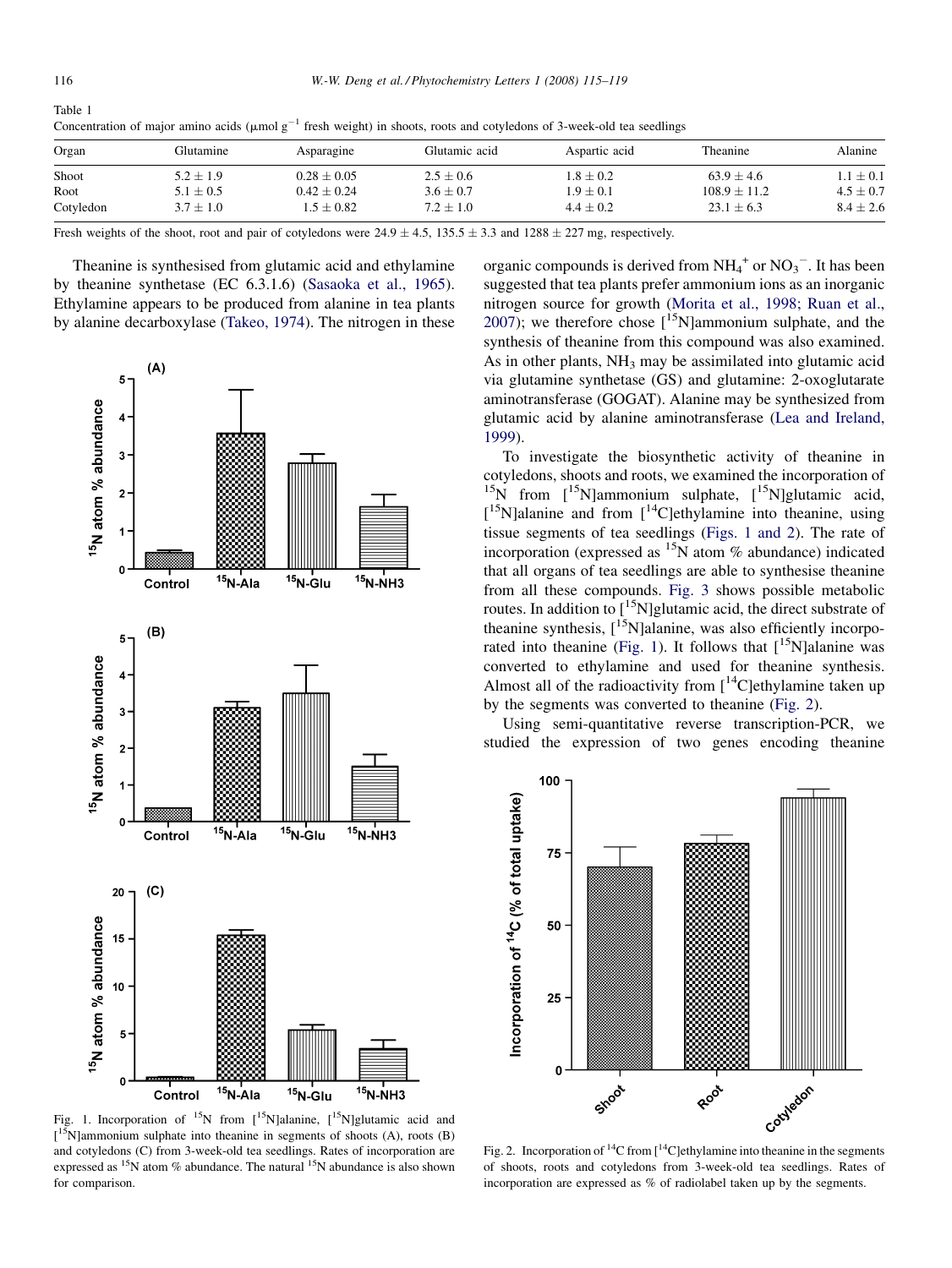<span id="page-2-0"></span>

Fig. 3. Possible routes of theanine biosynthesis from NH3, glutamic acid, alanine and ethylamine in tea seedlings.

synthetase (TS1 and TS2) and, as constitutive control,  $\alpha$ -tubulin (Tua1). Our study examined shoots, roots and cotyledons of 3 week-old tea seedlings, and mature leaves from 3-month-old young tea seedlings (Fig. 4). The amounts of transcripts of TS1 were higher in shoots, roots and mature leaves than in cotyledons. Expression of TS2 was greater in shoots than in other parts. Little difference was found in the amounts of transcripts of Tua1 between the three components of tea seedlings and mature leaves. TS1 was expressed equally in shoots and roots, but expression of TS2 in roots was low.

The reaction mechanism of theanine synthesis (ADPforming ligase reaction) is similar to that of glutamine synthetase. The nucleotide sequences of TS genes are very similar to those of tea glutamine synthetase (GS) genes. TS1 has an overall 99% homology to GS3 (GenBank accession no. AB117934), and TS2 has 97% homology to GS1 (GenBank accession no. AB115183). The homology between TS1 and TS2 was 83%. Detailed studies of proteins coding TS1 and TS2, such as substrate specificity and cellular localization, are necessary to confirm the contribution of these isoforms of theanine synthetase to theanine synthesis in tea seedlings.



Fig. 4. Expression of TS1, TS2 and Tua1 in roots (R), shoots (S) and cotyledons (C) of 3-week-old tea seedlings. Transcripts of mature leaves (L) obtained from 3-month-old tea seedlings are also shown for reference.

In intact tea seedlings, nitrogen for theanine synthesis may be supplied from soil or from storage amino acids in cotyledons. To find the routes of theanine biosynthesis in intact tea seedlings, three-week-old seedlings were incubated with  $\left[15\text{N}\right]$ ammonium sulphate for 3 days, and the incorporation of 15N into theanine in roots, shoots and cotyledons was examined ([Fig. 5\)](#page-3-0). When whole seedlings were used, incorporation of  ${}^{15}N$  into theanine in roots increased essentially linearly with incubation time.  ${}^{15}N$  was also incorporated into theanine in shoots, but at a lower rate than in roots. Incorporation into cotyledons was negligible [\(Fig. 5A](#page-3-0)).

Rates of incorporation of  $^{15}$ N from  $\left[ {}^{15}$ N]ammonium sulphate into theanine in roots and shoots were reduced significantly when cotyledons were removed from the seedlings [\(Fig. 5B](#page-3-0)). This is probably due to the reduction in energy or carbon supply for amino acid synthesis in such seedlings.

The present results suggest that all parts of tea seedlings are able to synthesise theanine from glutamic acid and ethylamine. Ammonium ions absorbed exogenously by roots are utilised mainly for theanine in roots; smaller amounts are transported to shoots and used for theanine synthesis. Theanine produced in roots may also be transported to shoots. The pattern of expression of the two theanine synthetase genes registered in GenBank differs in roots and shoots, although expression of these genes is low in cotyledons. Since the nucleotide sequences of genes of theanine synthetase are very similar to those of glutamine synthetase, it is unclear whether theanine is synthesised by specific theanine synthetase, by glutamine synthetase, or by other enzymes such as glutaminase or  $\gamma$ glutamyltranspeptidase, which are found in bacteria ([Tachiki](#page-4-0) [et al., 1998; Suzuki et al., 2002](#page-4-0)).

#### 3. Experimental

#### 3.1. Plant materials

Seeds of tea (Camellia sinensis) were collected from the tea plantation at the National Research Institute of Vegetables, Ornamental Plants and Tea, Makurazaki, Japan. To promote germination, tea seeds were sterilised with sodium hypochlorite and the seed coats were removed. They were then cultured on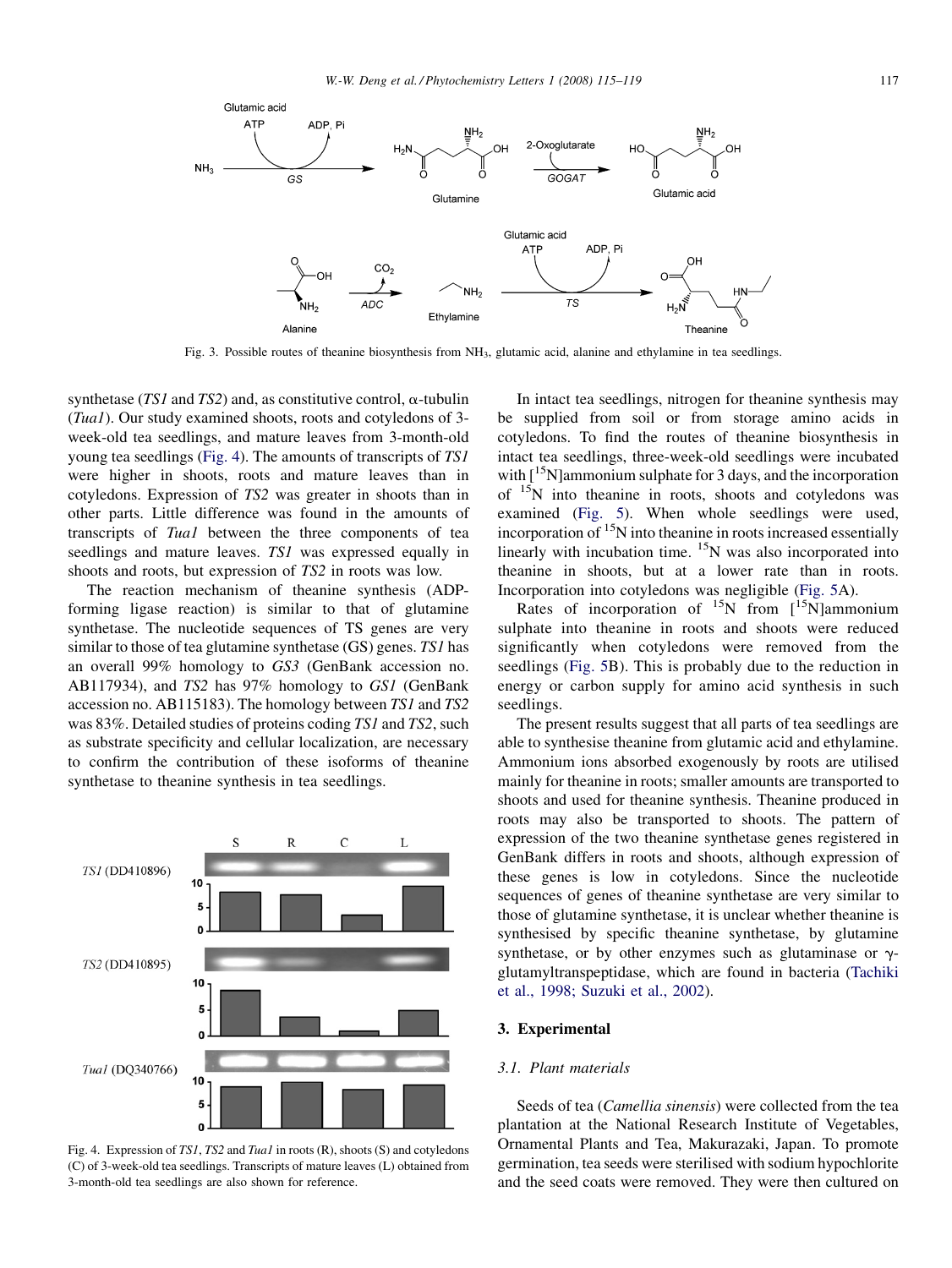<span id="page-3-0"></span>

Fig. 5. Time course of  $\left[1^{\text{5}}\text{N}\right]$  theanine formation from  $\left[1^{\text{5}}\text{N}\right]$  ammonium sulphate in intact 3-week-old tea seedlings. Rates of incorporation are expressed as  $\left[1^{\text{5}}\text{N}\right]$  atom % abundance. The natural  $15\text{N}$  abundance is shown at 0 h. The values are the averages of two repetitions.

0.55% agar gel with no additional compounds in natural light at  $25^{\circ}$ C.

#### 3.2. Stable isotopes and radioisotopes

[<sup>15</sup>N]Ammonium sulphate, [<sup>15</sup>N]L-glutamic acid and [ 15N]L-alanine were purchased from ISOTEC Biochemicals, Miamisburg, OH, USA (all isotopes contain more than 98 atom%  $^{15}N$ ). [1-<sup>14</sup>C]Ethylamine hydrochloride (specific activity 2.22  $GBq$  mmol<sup>-1</sup>) was obtained from American Radiolabeled Chemicals, Inc., St. Louis, MO, USA.

## 3.3. Determination of endogenous amino acid content

Plant materials were homogenized in a pestle and mortar with 80% (v/v) aqueous MeOH. The MeOH-soluble fraction was evaporated in vacuo, and the pellet obtained was dissolved in a small amount of distilled water. After brief centrifuging at  $12,000 \times g$ , the supernatant was freeze dried, and was used for amino acid analysis. Amino acids, including theanine, were separated and analysed using a HPLC system with a fluorescent detector adopted for free amino acid analysis ([Kotaniguchi](#page-4-0) [et al., 1987\)](#page-4-0).

## 3.4. Administration and analysis of  $^{15}N$ -labelled compounds

The <sup>15</sup>N-tracer experiments were carried out as specified by [Ito and Ashihara \(1999\)](#page-4-0). The segments of roots (ca. 150 mg), shoots (ca. 40 mg) and cotyledons (ca. 500 mg) obtained from 3 week-old tea seedlings were placed in flasks with 2 ml of halfstrength Murashige-Skoog (1/2 MS) salt medium ([Murashige](#page-4-0) [and Skoog, 1962](#page-4-0)) containing  $15N$ -labelled compounds (4 mg). The flasks were incubated in an oscillating water bath at  $25^{\circ}$ C for 24 h. For the experiments using whole seedlings, 3-week-old seedlings were incubated in liquid 1/2 MS medium containing  $($ <sup>15</sup>NH<sub>4</sub> $)$ <sub>2</sub>SO<sub>4</sub> (2 mg ml<sup>-1</sup>) in a culture room with a light (18 h) dark (6 h) cycle at a light intensity of 150  $\mu$ mol<sup>-2</sup> s<sup>-1</sup> at 25 °C. Samples were collected after 24, 48 and 72 h of incubation, and the incorporation of <sup>15</sup>N into theanine in shoots, roots and cotyledons was determined.

For analysis of <sup>15</sup>N-theanine, samples were homogenized using a mortar and pestle with 80% aqueous MeOH. The resulting MeOH-soluble fraction was concentrated and was applied to microcrystalline cellulose TLC plates (Merck, Darmstadt, Germany). The solvent system, n-BuOH/HOAc/  $H<sub>2</sub>O$  (4:1:2), was used for separation of theanine from other ninhydrin-positive compounds. Spots of theanine were scraped off and eluted from the cellulose support with 80% aqueous MeOH. <sup>15</sup>N-Theanine was eluted from cellulose powders, and the relative isotopic abundance of  $^{15}N$  was analysed by EA-IRMS (elemental analyser combustion isotope ratio mass spectrometry) using a ANCA-SL device (Sercon Limited, Crewe, Cheshire, UK). To avoid the saturation of Faraday collectors, samples with high  $15N/14N$  ratio were analysed using reduce sample sizes up to  $25 \mu g$  N. The linearity of ANCA-SL instrument has a standard deviation less than 0.7% and the range is from 20 to 200  $\mu$ g N when using standard material of natural abundance.

# 3.5. Administration and analysis of  $\int_1^{14}C_1$  ethylamine

The  $^{14}$ C-tracer experiments were performed according to our earlier report [\(Ashihara et al., 1997](#page-4-0)). Segments of shoots, roots, cotyledons (ca. 100 mg fr. wt) and 2.0 ml of 30 mM K-Pi buffer (pH 5.6) containing 20 mM sucrose and 1% Naascorbate were placed in the main compartment of a 30-ml Erlenmeyer flask. The flask was fitted with a small glass tube that contained a piece of filter paper impregnated with 0.1 ml of 20% KOH in the centre well, to collect  ${}^{14}CO_2$ . Each reaction